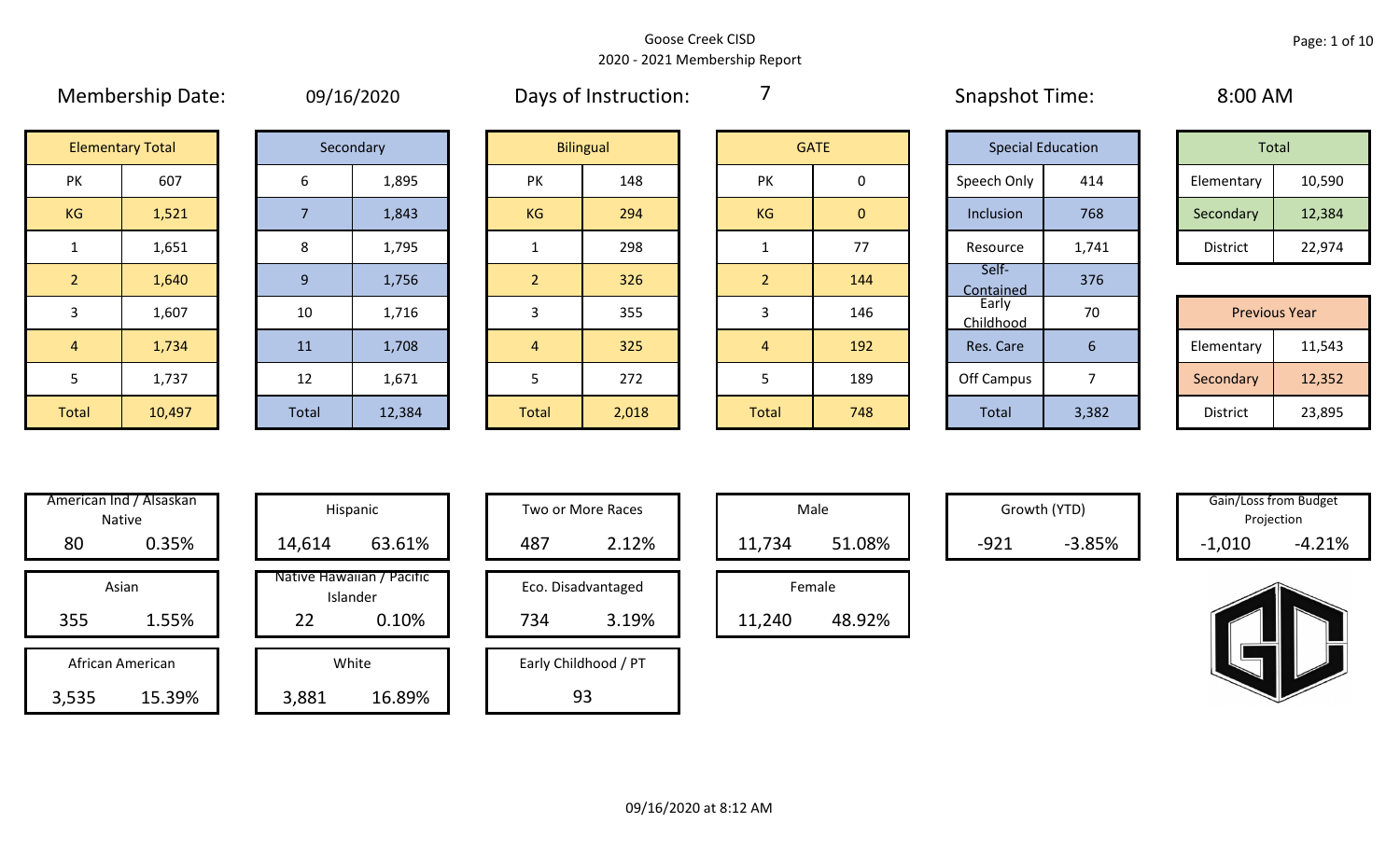| 09/16/2020<br>Date |                        | <b>PK</b>      |              | KG          |                |                |                | $\overline{2}$ |                |      |             | 4              |                         |                |                | 5                       |       |                | Campus Totals   | Early | Spec.        | Total    | $19 - 20$ | $20 - 21$ |     |            |          |  |
|--------------------|------------------------|----------------|--------------|-------------|----------------|----------------|----------------|----------------|----------------|------|-------------|----------------|-------------------------|----------------|----------------|-------------------------|-------|----------------|-----------------|-------|--------------|----------|-----------|-----------|-----|------------|----------|--|
|                    |                        | GenEd BilEd    |              | GenEd BilEd |                | GenEd          | <b>BilEd</b>   | GenEd          | <b>BilEd</b>   |      | Total GenEd | <b>BilEd</b>   |                         | Total GenEd    | <b>BilEd</b>   | <b>Total</b>            | GenEd | <b>BilEd</b>   | <b>Total</b>    | GenEd | <b>BilEd</b> | Child    | Prog      |           |     | Projection | Capacity |  |
|                    | Teachers               | 2              | 1            | 4           | 2              | 4              | $\overline{2}$ | 4              | $\overline{2}$ | 6    | 4           | 2              | 6                       |                | 2              | 6                       |       | 1              | 5.              | 26    | 12           |          |           |           |     |            |          |  |
| Alamo              | Students               | 21             | 11           | 68          | 26             | 74             | 23             | 77             | 23             | 100  | 91          | 20             | 111                     | 82             | 22             | 104                     | 84    | 17             | 101             | 497   | 142          | 0        | 46        | 685       | 771 | 773        | 850      |  |
|                    | <b>Available Seats</b> | 23             | 11           | 20          | 18             | 14             | 21             | 11             | 21             | 32   | $-3$        | 24             | 21                      | 6              | 22             | 28                      | 16    | 8              | 24              |       |              |          |           |           |     |            |          |  |
|                    | Teachers               | $\overline{2}$ | 1            | 3           | $\overline{2}$ | $\overline{3}$ | $\overline{2}$ | 3              | $\overline{2}$ | 5    | 3           | $\overline{2}$ | 5                       | 3              | $\overline{2}$ | 5                       | 3     | $\overline{2}$ | 5               | 20    | 13           |          |           |           |     |            |          |  |
| Ashbel<br>Smith    | <b>Students</b>        | 31             | 18           | 45          | 24             | 64             | 30             | 63             | 28             | 91   | 67          | 32             | 99                      | 70             | 26             | 96                      | 61    | 34             | 95              |       |              | $\Omega$ | 32        | 625       | 708 | 660        | 924      |  |
|                    | <b>Available Seats</b> | 13             | 4            | 21          | 20             | 2              | 14             | 3              | 16             | 19   | $-1$        | 12             | 11                      | $-4$           | 18             | 14                      | 14    | 16             | 30 <sub>o</sub> | 401   | 192          |          |           |           |     |            |          |  |
|                    | Teachers               | 1              | 1            | 4           | 2              | 4              | $\overline{2}$ | 4              | $\overline{2}$ | 6    | 4           | $\overline{2}$ | 6                       | 5              | $\overline{2}$ | $\overline{\mathbf{z}}$ | 4     | $\mathbf{1}$   | 5               | 26    | 12           |          |           |           |     |            |          |  |
| Austin             | Students               | 22             | 7            | 71          | 27             | 76             | 28             | 87             | 28             | 115  | 71          | 34             | 105                     | 104            | 38             | 142                     | 89    | 34             | 123             |       |              | 0        | 9         | 725       | 766 | 772        | 814      |  |
|                    | <b>Available Seats</b> | 0              | 15           | 17          | 17             | 12             | 16             |                | 16             | 17   | 17          | 10             | 27                      | 6              | 6              | 12                      | 11    | $-9$           | $\mathbf{2}$    | 520   | 196          |          |           |           |     |            |          |  |
|                    | Teachers               | $\overline{2}$ | 1            | 5           | $\overline{2}$ | 5              | $\overline{2}$ | 5              | 1              | 6    | 4           | $\overline{2}$ | 6                       | 6              | 1              | $\overline{7}$          | 5     | 1              | 6               | 32    | 10           |          |           |           |     |            |          |  |
| <b>Banuelos</b>    | Students               | 39             | 8            | 106         | 21             | 106            | 29             | 102            | 18             | 120  | 94          | 24             | 118                     | 122            | 16             | 138                     | 106   | 18             | 124             |       |              | 0        | 10        | 819       | 888 | 833        | 850      |  |
|                    | <b>Available Seats</b> | 5              | 14           | 4           | 23             | $\overline{4}$ | 15             | 8              | $\overline{4}$ | 12   | -6          | 20             | 14                      | 10             | 6              | 16                      | 19    | 7              | 26              | 675   |              | 134      |           |           |     |            |          |  |
|                    | Teachers               | $\overline{2}$ | $\mathbf{1}$ | 5           | 1              | 5              | 1              | 4              | 1              | 5    | 5           | $\overline{2}$ | $\overline{\mathbf{z}}$ | 5.             | 2              | $\overline{\mathbf{z}}$ | 5     | 1              | 6               | 31    | 9            |          |           |           |     |            |          |  |
| Bowie              | Students               | 30             | 11           | 88          | 19             | 88             | 23             | 87             | 20             | 107  | 85          | 24             | 109                     | 99             | 21             | 120                     | 115   | 8              | 123             | 592   |              |          | 28        | 747       | 824 | 783        | 880      |  |
|                    | <b>Available Seats</b> | 14             | 11           | 22          | 3              | 22             | $-1$           | 1              | $\overline{2}$ | 3    | 25          | 20             | 45                      | 11             | 23             | 34                      | 10    | 17             | 27              |       | 126          |          |           |           |     |            |          |  |
|                    | Teachers               | $\overline{2}$ | $\mathbf{1}$ | 3           | $\overline{2}$ | $\overline{4}$ | $\overline{2}$ | 4              | 1              | 5    | 4           |                | 5                       | 4              | $\mathbf{1}$   | 5                       | 4     | $\overline{2}$ | 6               | 25    | 10           |          |           |           |     |            |          |  |
| Carver             | Students               | 30             | $\Omega$     | 68          | 22             | 75             | 41             | 69             | 25             | 94   | 76          | 27             | 103                     | 70             | 17             | 87                      | 82    | 30             | 112             |       |              | O        | 14        | 646       | 720 | 723        | 836      |  |
|                    | <b>Available Seats</b> | 14             | 22           | $-2$        | 22             | 13             | $\mathbf{3}$   | 19             | $-3$           | $-1$ | 12          | $-5$           | $\overline{\mathbf{z}}$ | 18             | 5              | 23                      | 18    | 20             | 38              | 470   | 162          |          |           |           |     |            |          |  |
|                    | Teachers               | $\overline{2}$ | $\mathbf{1}$ | 5           | 0              | 6              | 0              | 6              | 0              | 6    | 5           | 0              | 5                       | 6              | 0              | 6                       | 5     | $\mathbf 0$    | 5               | 35    | 1            |          |           |           |     |            |          |  |
| Clark              | Students               | 23             | 10           | 92          | 0              | 112            | 0              | 111            | 0              | 111  | 87          | 0              | 87                      | 123            | 0              | 123                     | 128   | $\mathbf 0$    | 128             | 676   |              |          | 25        | 712       | 711 | 708        | 850      |  |
|                    | <b>Available Seats</b> | 21             | 12           | 18          | 0              | 20             | 0              | 21             | 0              | 21   | 23          | 0              | 23                      | 9              | 0              | 9                       | $-3$  | $\mathbf 0$    | $-3$            |       | 10           |          |           |           |     |            |          |  |
|                    | Teachers               | 1              | 1            | 4           | $\overline{2}$ | 3              | $\overline{2}$ | 5              | $\overline{2}$ | 7    | 4           |                | 5                       | $\overline{4}$ | 1              | 5                       | 5     | 1              | 6               | 26    | 10           |          |           |           |     |            |          |  |
| Crockett           | Students               | 14             | 12           | 76          | 31             | 64             | 22             | 80             | 25             | 105  | 71          | 14             | 85                      | 77             | 23             | 100                     | 96    | 23             | 119             |       |              | 0        | 11        | 639       | 697 | 695        | 638      |  |
|                    | <b>Available Seats</b> | 8              | 10           | 12          | 13             | 2              | 22             | 30             | 19             | 49   | 17          | 8              | 25                      | 11             | $-1$           | 10                      | 29    | $\overline{2}$ | 31              | 478   | 150          |          |           |           |     |            |          |  |
|                    | Teachers               | $\overline{2}$ | 1            | 4           | 1              | 4              | $\mathbf{1}$   | 4              | 1              | 5    | 4           | 1              | 5                       | 5              | 1              | 6                       | 4     | $\mathbf{1}$   | 5.              | 27    | 7            |          |           |           |     |            |          |  |
| <b>DeZavala</b>    | Students               | 33             | 9            | 73          | 15             | 72             | 20             | 75             | 12             | 87   | 77          | 20             | 97                      | 93             | 18             | 111                     | 80    | 12             | 92              |       |              | 0        | 2         | 611       | 676 | 670        | 924      |  |
|                    | <b>Available Seats</b> | 11             | 13           | 15          |                | 16             | 2              | 13             | 10             | 23   | 11          | $\overline{2}$ | 13                      | 17             | 4              | 21                      | 20    | 13             | 33              | 503   | 106          |          |           |           |     |            |          |  |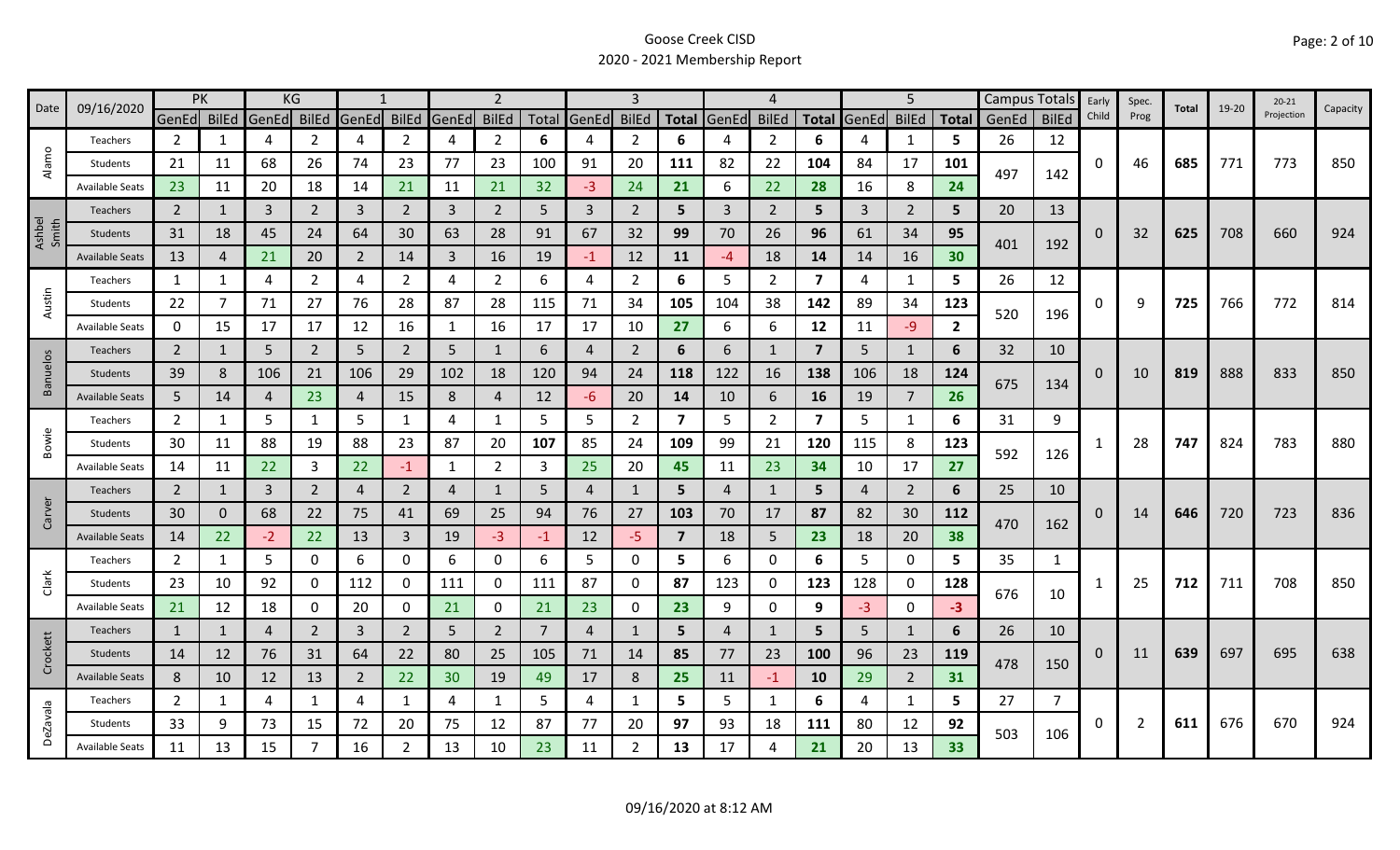| Date               | 09/16/2020             |                 | PK             |       | ΚG             |                   |                |              | 2              |      |             | 3              |                         |       |                |              |       | 5              |              | Campus Totals |                | Early | Spec.    | Total         | 19-20 | $20 - 21$  | Capacity |
|--------------------|------------------------|-----------------|----------------|-------|----------------|-------------------|----------------|--------------|----------------|------|-------------|----------------|-------------------------|-------|----------------|--------------|-------|----------------|--------------|---------------|----------------|-------|----------|---------------|-------|------------|----------|
|                    |                        | GenEd BilEd     |                | GenEd |                | BilEd GenEd BilEd |                | <b>GenEd</b> | <b>BilEd</b>   |      | Total GenEd | <b>BilEd</b>   | <b>Total</b>            | GenEd | <b>BilEd</b>   | <b>Total</b> | GenEd | <b>BilEd</b>   | <b>Total</b> | GenEd         | <b>BilEd</b>   | Child | Prog     |               |       | Projection |          |
|                    | <b>Teachers</b>        | $\mathbf{2}$    |                | 4     | 2              | $\overline{4}$    | 2              | 4            | $\overline{2}$ | 6    | 3           | 2              | 5                       |       | $\overline{2}$ | 6            | 4     | -1             | 5.           | 25            | 12             |       |          |               |       |            |          |
| Harlem             | <b>Students</b>        | 27              | 11             | 82    | 24             | 71                | 46             | 76           | 21             | 97   | 58          | 15             | 73                      | 82    | 23             | 105          | 83    | 19             | 102          | 479           | 159            | -1    | 25       | 664           | 693   | 707        | 814      |
|                    | <b>Available Seats</b> | 17              | 11             | 6     | 20             | 17                | $-2$           | 12           | 23             | 35   | 8           | 29             | 37                      | 6     | 21             | 27           | 17    | 6              | 23           |               |                |       |          |               |       |            |          |
| ш                  | Teachers               |                 |                |       |                |                   |                | -7           | $\mathbf{2}$   | 9    | 7           | $\overline{2}$ | 9                       |       | 2              | 9            | 7     | $\overline{2}$ | 9            | 28            | 8              |       |          |               |       |            |          |
| Highlands          | Students               |                 |                |       |                |                   |                | 140          | 37             | 177  | 141         | 39             | 180                     | 148   | 37             | 185          | 152   | 38             | 190          | 581           | 151            | 0     | 13       | 745           | 810   | 756        | 814      |
|                    | <b>Available Seats</b> |                 |                |       |                |                   |                | 14           |                | 21   | 13          | 5              | 18                      | 6     |                | 13           | 23    | 12             | 35           |               |                |       |          |               |       |            |          |
|                    | Teachers               | 4               | $\overline{2}$ | 8     | $\overline{2}$ | $\overline{7}$    | $\overline{2}$ |              |                |      |             |                |                         |       |                |              |       |                |              | 19            | 6              |       |          |               |       |            |          |
| Hopper             | Students               | 58              | 21             | 147   | 31             | 140               | 33             |              |                |      |             |                |                         |       |                |              |       |                |              |               |                |       |          | 438           | 502   | 467        | 462      |
|                    | <b>Available Seats</b> | 30 <sup>°</sup> | 23             | 29    | 13             | 14                | 11             |              |                |      |             |                |                         |       |                |              |       |                |              | 345           | 85             |       |          |               |       |            |          |
|                    | Teachers               | 2               | 1              | 4     | 2              | 4                 | $\overline{2}$ | 4            | $\overline{2}$ | 6    | 3           | 2              | 5.                      | 3     | 2              | 5            | 3     | $\overline{2}$ | 5.           | 23            | 13             |       |          |               |       |            |          |
| <b>Lamar</b>       | Students               | 30              | 13             | 51    | 16             | 76                | 32             | 76           | 26             | 102  | 74          | 28             | 102                     | 58    | 29             | 87           | 77    | 16             | 93           |               |                | 0     | 16       | 618           | 671   | 676        | 858      |
|                    | <b>Available Seats</b> | 14              | 9              | 37    | 28             | 12                | 12             | 12           | 18             | 30   | -8          | 16             | 8                       | 8     | 15             | 23           | $-2$  | 34             | 32           | 442           | 160            |       |          |               |       |            |          |
|                    | Teachers               | 1               | 1              | 2     |                | 2                 | 1              | 2            | 1              | 3    | 2           | 2              | 4                       | 2     | 2              | 4            | 2     | 1              | $\mathbf{3}$ | 13            | 9              |       |          |               |       |            |          |
| Jacinto            | Students               | 24              | 6              | 35    | 13             | 40                | 21             | 38           | 16             | 54   | 39          | 24             | 63                      | 33    | 28             | 61           | 38    | 21             | 59           |               |                | 0     | $\Omega$ | 376           | 441   | 417        | 528      |
| San                | <b>Available Seats</b> | $-2$            | 16             | 9     | 9              | 4                 | 1              | 6            | 6              | 12   | 5           | 20             | 25                      | 11    | 16             | 27           | 12    | 4              | <b>16</b>    | 247           | 129            |       |          |               |       |            |          |
|                    | Teachers               | 2.0             | 1              | 5     |                | 6                 | 1              | 5            | $\overline{2}$ | 7    | 5           | 2              | $\overline{\mathbf{z}}$ | 5     | 1              | 6            | 5     | 1              | 6            | 33            | 9              |       |          |               |       |            |          |
| Travis             | Students               | 57              | 0              | 98    | 12             | 108               | 16             | 116          | 22             | 138  | 115         | 24             | 139                     | 110   | 22             | 132          | 104   | 12             | 116          |               |                | 0     | 13       | 829           | 896   | 854        | 880      |
|                    | <b>Available Seats</b> | $-13$           | 22             | 12    | 10             | 24                | 6              | -6           | 22             | 16   | $-5$        | 20             | 15                      | 0     | 0              | 0            | 21    | 13             | 34           | 708           | 108            |       |          |               |       |            |          |
|                    | Teachers               | $\overline{2}$  | 1              | 5     |                | $\overline{4}$    |                | 5            |                | 6    | 5           |                | 6                       | 5     | 1              | 6            | 5     | 1              | 6            | 31            | $\overline{7}$ |       |          |               |       |            |          |
| Victoria<br>Walker | Students               | 20              | 11             | 94    | 15             | 78                | 18             | 83           | 20             | 103  | 81          | 20             | 101                     | 93    | 10             | 103          | 98    | 18             | <b>116</b>   |               |                | 19    | 21       | 699           | 769   | 750        | 924      |
|                    | <b>Available Seats</b> | 24              | 11             | 16    |                | 10                | 4              | 27           | $\overline{2}$ | 29   | 29          | 2              | 31                      | 17    | 12             | 29           | 27    | $\overline{7}$ | 34           | 547           | 112            |       |          |               |       |            |          |
|                    | Teachers               | 29              | 16             | 65    | 23             | 65                | 23             | 66           | 22             | 88   | 62          | 24             | 86                      | 68    | 22             | 90           | 65    | 18             | 83           | 420           | 148            | 23    | 272      |               |       |            |          |
| Total              | <b>Students</b>        | 459             | 148            | 1194  | 296            | 1244              | 382            | 1280         | 321            | 1601 | 1227        | 345            | 1572                    | 1364  | 330            | 1694         | 1393  | 300            | 1693         | 8,161         | 2122           |       |          | 10,578 11,543 |       | 11,244     | 12,846   |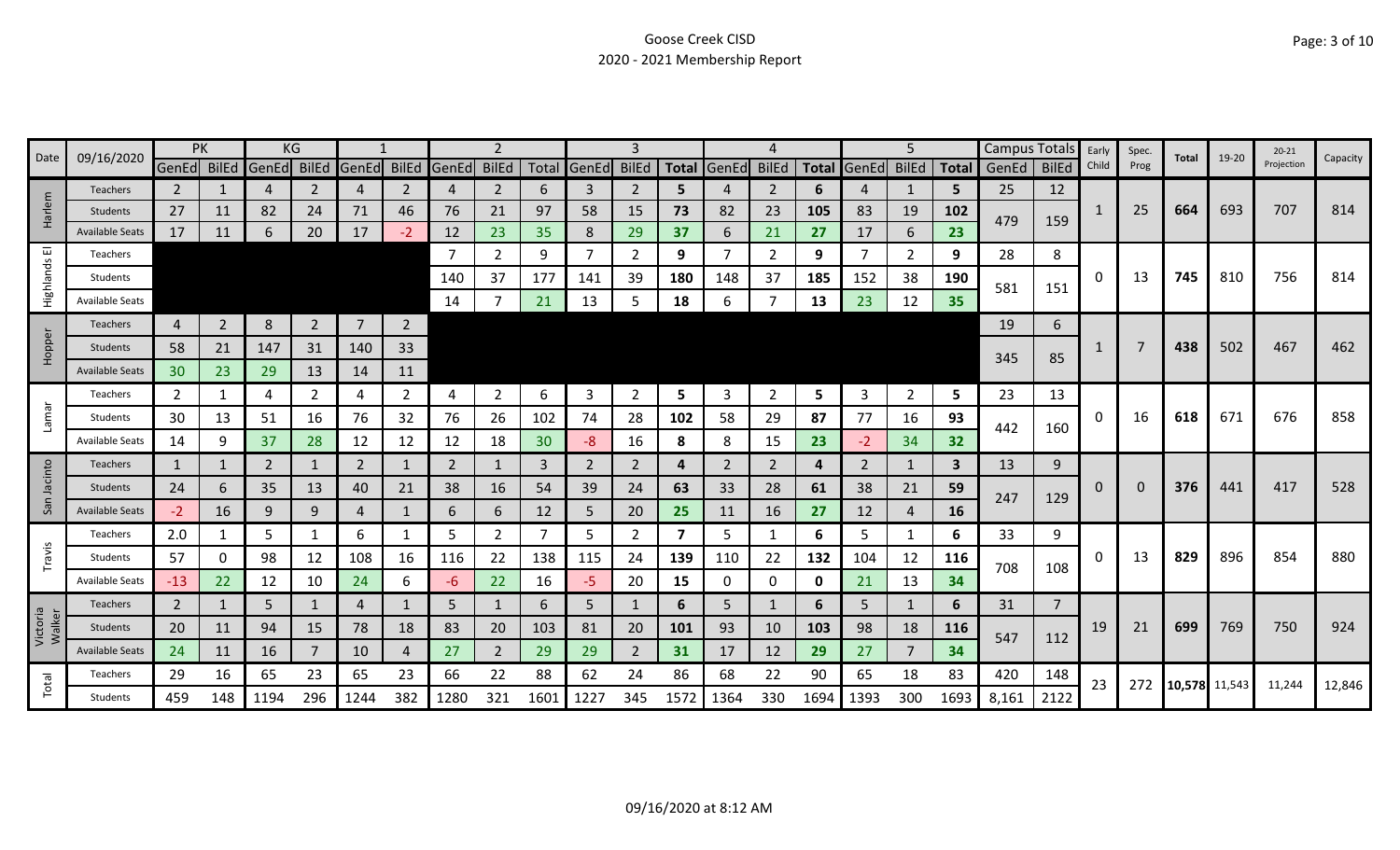| Page: 4 of 10 |  |  |  |
|---------------|--|--|--|
|---------------|--|--|--|

|              | $6\phantom{1}$<br><b>Campus</b> | $\overline{\mathbf{z}}$ | 8            | 9            | 10           | 11             | 12           |                   |            | <b>Campus Totals</b> |                        |          |  |  |  |
|--------------|---------------------------------|-------------------------|--------------|--------------|--------------|----------------|--------------|-------------------|------------|----------------------|------------------------|----------|--|--|--|
|              |                                 |                         |              |              |              |                |              | <b>Enrollment</b> | Core Ratio |                      | 19-20 20-21 Projection | Capacity |  |  |  |
| <b>BJS</b>   | 343                             | 365                     | 314          |              |              |                |              | 1,022             | 22.7       | 981                  | 1,023                  | 958      |  |  |  |
| CBJ          | 342                             | 332                     | 359          |              |              |                |              | 1,033             | 22.0       | 1,070                | 1,076                  | 1,198    |  |  |  |
| GJS          | 398                             | 387                     | 376          |              |              |                |              | 1,161             | 24.7       | 1,151                | 1,149                  | 1,164    |  |  |  |
| HMJ          | 350                             | 345                     | 321          |              |              |                |              | 1,016             | 20.3       | 1,032                | 1,041                  | 1,176    |  |  |  |
| <b>HJS</b>   | 462                             | 414                     | 421          |              |              |                |              | 1,297             | 24.5       | 1,207                | 1,267                  | 1,272    |  |  |  |
| REL          |                                 |                         |              | 480          | 482          | 470            | 399          | 1,831             | 25.4       | 1,824                | 1,842                  | 1,968    |  |  |  |
| <b>RSS</b>   |                                 |                         |              | 495          | 522          | 534            | 507          | 2,058             | 24.1       | 2,158                | 2,124                  | 2,554    |  |  |  |
| GCM          |                                 |                         |              | 529          | 513          | 533            | 545          | 2,120             | 26.8       | 2,121                | 2,167                  | 2,536    |  |  |  |
| PHC          | $\mathsf{O}\xspace$             | $\mathsf{O}\xspace$     | $\mathbf 0$  | $\mathbf 0$  | $\pmb{0}$    | $6\,$          | 64           | 70                | 4.1        | 114                  | 35                     |          |  |  |  |
| Impact       |                                 |                         |              | 118          | 101          | 96             | 96           | 411               | 24.2       | 415                  | 400                    |          |  |  |  |
| Point        | $\mathsf{O}\xspace$             | $\mathsf{O}\xspace$     | $\mathbf{3}$ | $\mathbf{1}$ | $\mathbf{3}$ | $\overline{4}$ | $\mathbf{3}$ | 14                | 1.2        | 40                   | 40                     |          |  |  |  |
| <b>SCTHS</b> |                                 |                         |              | 133          | 93           | 65             | 56           | 347               | 23.9       | 239                  | 228                    |          |  |  |  |
| Total        | 1,895                           | 1,843                   | 1,794        | 1,756        | 1,714        | 1,708          | 1,670        | 12,380            |            | 12,352               | 12,392                 |          |  |  |  |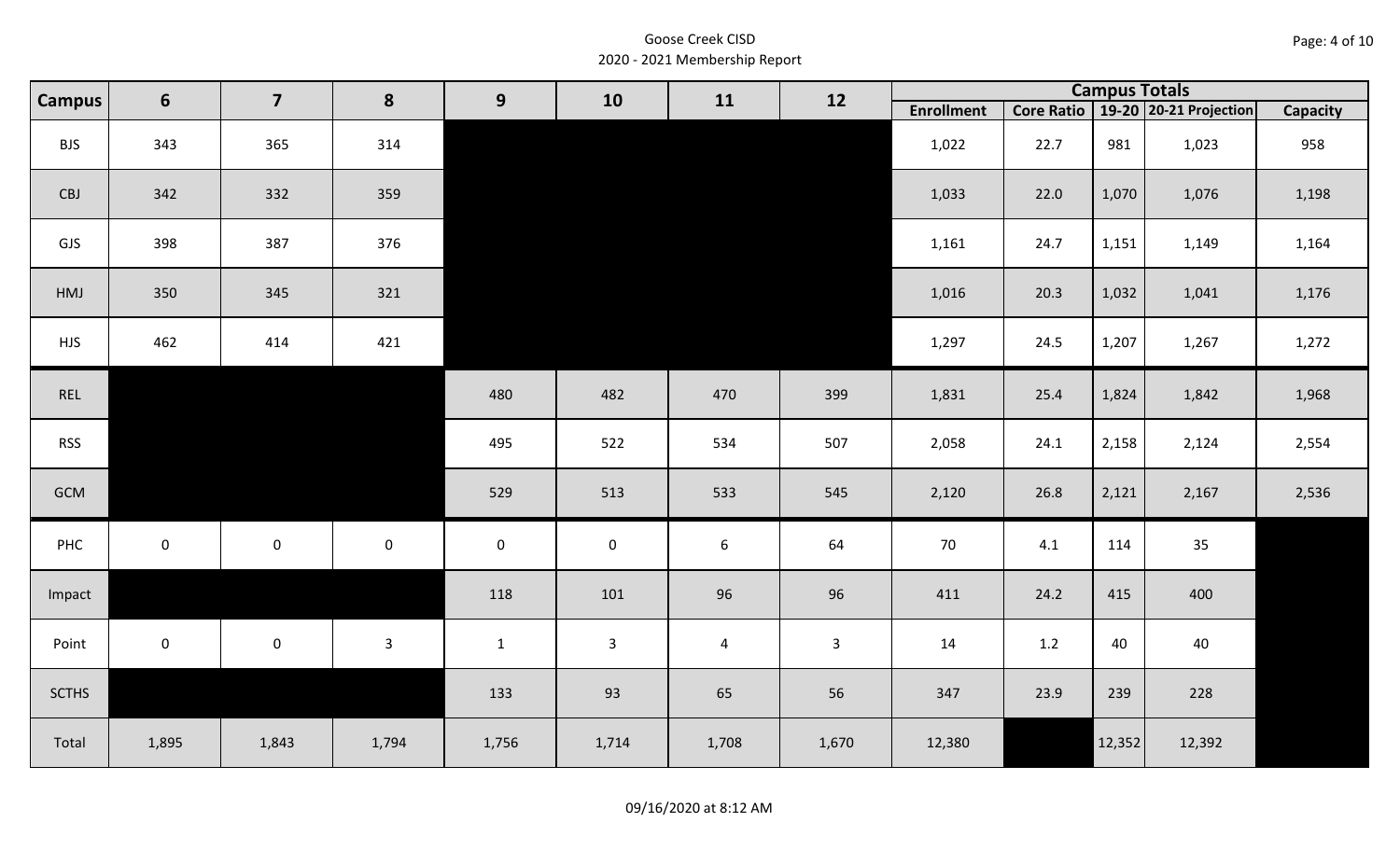|                     | Total               | No Code             | Speech Only         | Mainstream  | Self-Cont<br>50-60% | Self-Cont<br>$>60\%$ | <b>EC SpEd Program</b> | Homebound      |
|---------------------|---------------------|---------------------|---------------------|-------------|---------------------|----------------------|------------------------|----------------|
| Alamo               | $\overline{0}$      | $\mathbf{0}$        | $\mathbf{0}$        | $\pmb{0}$   | $\pmb{0}$           | $\pmb{0}$            | $\mathbf 0$            | $\mathbf 0$    |
| Ashbel Smith        | 16                  | $\mathbf{1}$        | $\mathsf 0$         | $\pmb{0}$   | $\pmb{0}$           | $\mathbf{3}$         | 12                     | $\mathbf 0$    |
| Austin              | $\mathbf 0$         | $\mathbf 0$         | $\mathbf 0$         | $\pmb{0}$   | $\pmb{0}$           | $\pmb{0}$            | $\pmb{0}$              | $\mathbf 0$    |
| Banuelos            | $\sqrt{4}$          | $\mathsf{O}\xspace$ | $\pmb{0}$           | $\pmb{0}$   | $\pmb{0}$           | $\mathbf 1$          | $\mathbf{3}$           | $\pmb{0}$      |
| Bowie               | 13                  | $\overline{2}$      | $\mathbf{0}$        | $\mathbf 0$ | $\mathbf 0$         | $\mathbf{1}$         | $\boldsymbol{9}$       | $\mathbf{1}$   |
| Carver              | $\mathbf 0$         | $\pmb{0}$           | $\pmb{0}$           | $\pmb{0}$   | $\pmb{0}$           | $\pmb{0}$            | $\pmb{0}$              | $\pmb{0}$      |
| Clark               | $6\phantom{1}$      | $\mathbf 0$         | $\mathbf 0$         | $\pmb{0}$   | $\pmb{0}$           | $\pmb{0}$            | $\overline{5}$         | $\mathbf{1}$   |
| Crockett            | $\overline{2}$      | $\mathsf 0$         | $\pmb{0}$           | $\pmb{0}$   | $\mathsf 0$         | $\pmb{0}$            | $\overline{2}$         | $\pmb{0}$      |
| DeZavala            | $\mathbf 0$         | $\mathbf 0$         | $\mathbf 0$         | $\pmb{0}$   | $\pmb{0}$           | $\pmb{0}$            | $\pmb{0}$              | $\pmb{0}$      |
| Harlem              | 13                  | $\mathsf{O}\xspace$ | $\mathbf{1}$        | $\pmb{0}$   | $\pmb{0}$           | $\pmb{0}$            | 12                     | $\pmb{0}$      |
| <b>Highlands El</b> | $\mathbf 0$         | $\mathbf 0$         | $\mathbf 0$         | $\pmb{0}$   | $\pmb{0}$           | $\pmb{0}$            | $\pmb{0}$              | $\mathbf 0$    |
| Hopper              | $5\phantom{.}$      | $\mathbf{1}$        | $\mathsf{O}\xspace$ | $\mathbf 1$ | $\pmb{0}$           | $\pmb{0}$            | $\mathbf{3}$           | $\pmb{0}$      |
| Lamar               | $\mathbf 0$         | $\mathbf 0$         | $\mathbf 0$         | $\pmb{0}$   | $\pmb{0}$           | $\pmb{0}$            | $\pmb{0}$              | $\pmb{0}$      |
| San Jacinto         | $\mathsf{O}\xspace$ | $\pmb{0}$           | $\pmb{0}$           | $\pmb{0}$   | $\pmb{0}$           | $\pmb{0}$            | $\pmb{0}$              | $\pmb{0}$      |
| Travis              | 11                  | $\overline{4}$      | $\mathbf 0$         | $\pmb{0}$   | $\pmb{0}$           | $\pmb{0}$            | $\overline{7}$         | $\mathbf 0$    |
| Victoria Walker     | 23                  | $\overline{a}$      | 19                  | $\pmb{0}$   | $\pmb{0}$           | $\pmb{0}$            | $\pmb{0}$              | $\pmb{0}$      |
| District            | 93                  | 12                  | 20                  | $\mathbf 1$ | $\pmb{0}$           | 5                    | 53                     | $\overline{2}$ |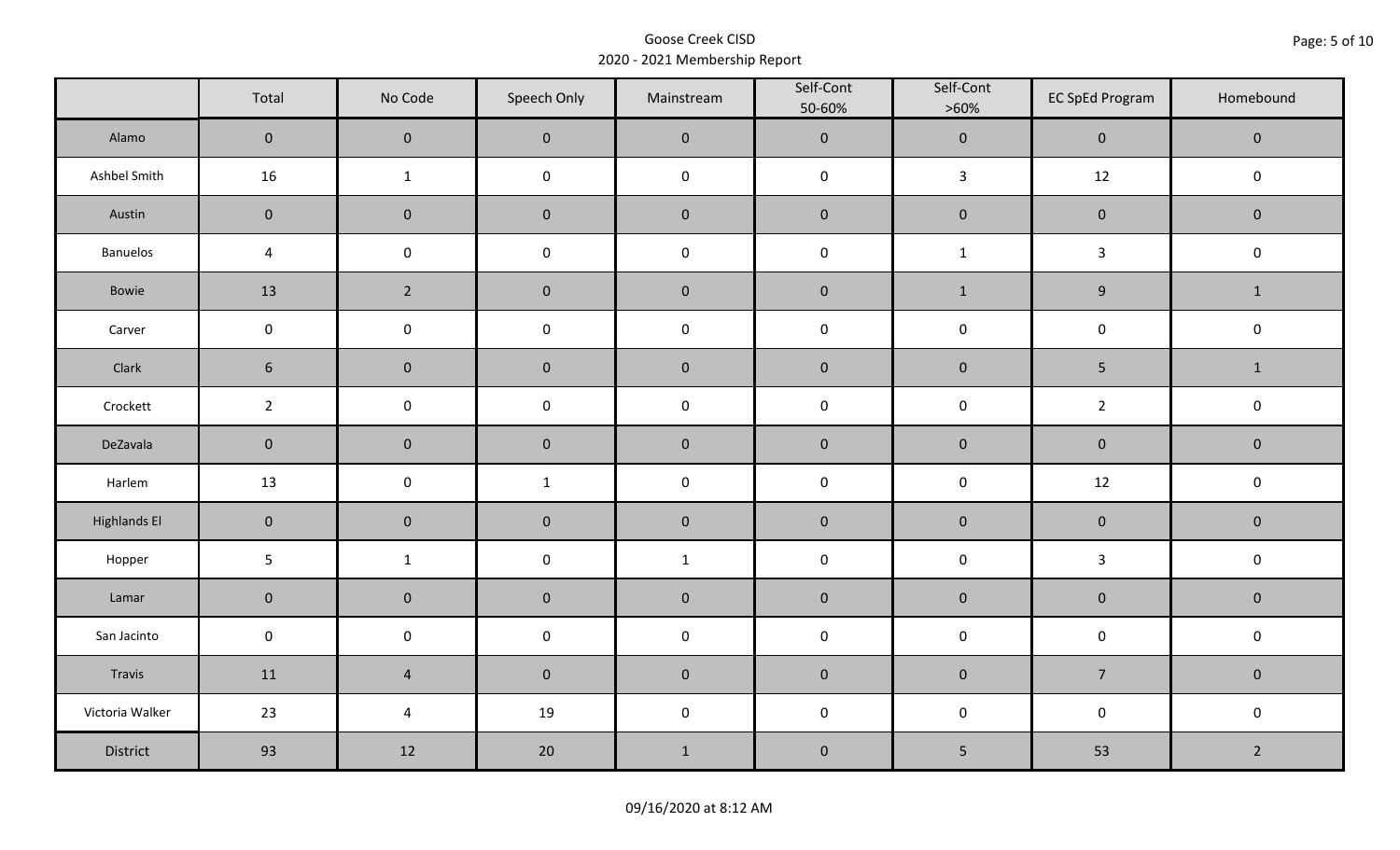| Date               |                    | PK           |             | KG                 | $\mathbf{1}$       |                |                    | $\overline{2}$ |           | $\overline{3}$  |                |                  | $\overline{4}$  |                |                  | $\overline{5}$  |                | <b>Campus Totals</b> |              |                |
|--------------------|--------------------|--------------|-------------|--------------------|--------------------|----------------|--------------------|----------------|-----------|-----------------|----------------|------------------|-----------------|----------------|------------------|-----------------|----------------|----------------------|--------------|----------------|
|                    | Bilingual Bil Gate |              |             | Bilingual Bil Gate | Bilingual Bil Gate |                | Bilingual Bil Gate |                | Bilingual | <b>Bil Gate</b> | <b>NAC</b>     | <b>Bilingual</b> | <b>Bil Gate</b> | <b>NAC</b>     | <b>Bilingual</b> | <b>Bil Gate</b> | <b>NAC</b>     | Bilingual Bil Gate   |              | <b>NAC</b>     |
| Alamo              | 11                 | $\mathbf 0$  | 26          | $\mathbf 0$        | 23                 | $\mathbf 0$    | 22                 | $\mathbf{1}$   | 26        | $2^{\circ}$     | $\overline{7}$ | 31               | $\overline{2}$  | 11             | 29               | $\mathbf{1}$    | 13             | 168                  | 6            | 31             |
| Ashbel<br>Smith    | 18                 | $\mathbf{0}$ | 30          | $\overline{0}$     | 28                 | $\mathbf 0$    | 28                 | $\overline{0}$ | 30        | $\mathbf{0}$    | 11             | 24               | $\overline{0}$  | 13             | 32               | $\overline{0}$  | 31             | 190                  | $\mathbf{0}$ | $\overline{0}$ |
| Austin             | $\overline{7}$     | $\Omega$     | 27          | $\mathsf{O}$       | 27                 | $\mathbf 0$    | 25                 | $\mathbf 0$    | 31        | $\mathbf 0$     | 13             | 37               | $\mathbf 0$     | 31             | 34               | $\mathbf{0}$    | $\mathbf 0$    | 188                  | 0            | 0              |
| <b>Banuelos</b>    | 8                  | $\mathbf{0}$ | 21          | $\mathbf 0$        | 29                 | $\mathbf 0$    | 18                 | $\mathbf 0$    | 20        | $\mathbf{0}$    | 31             | 15               | $\overline{0}$  | $\overline{0}$ | 13               | $\overline{0}$  | $\mathbf{0}$   | 124                  | $\mathbf{0}$ | $\mathbf{0}$   |
| Bowie              | 11                 | $\mathbf 0$  | 23          | $\mathsf 0$        | 23                 | $\mathbf 0$    | 20                 | $\mathbf{0}$   | 24        | $\mathsf{O}$    | $\mathsf{O}$   | 21               | $\mathbf 0$     | $\mathsf{O}$   | 9                | $\mathbf 0$     | $\mathbf 0$    | 131                  | $\mathbf 0$  | 0              |
| Carver             | $\mathbf{0}$       | $\mathbf{0}$ | 22          | $\mathbf{0}$       | 35                 | $\overline{0}$ | 25                 | $\mathbf 0$    | 26        | $\overline{0}$  | $\mathbf{0}$   | 15               | $\overline{0}$  | $\overline{0}$ | 29               | $\overline{0}$  | $\mathbf{0}$   | 152                  | $\mathbf{0}$ | $\mathbf{0}$   |
| Clark              | 10                 | $\mathbf 0$  | $\mathbf 0$ | $\mathbf 0$        | $\mathbf 0$        | 0              | $\mathbf 0$        | $\mathbf 0$    | 0         | $\mathbf 0$     | $\mathbf 0$    | $\mathbf 0$      | $\mathbf 0$     | $\mathsf{O}$   | $\mathbf 0$      | $\mathbf 0$     | $\mathbf 0$    | 10                   | $\mathbf 0$  | 0              |
| Crockett           | 12                 | $\mathbf{0}$ | 31          | $\mathbf{0}$       | 21                 | $\mathbf{0}$   | 22                 | $\mathbf 0$    | 10        | $\mathbf{0}$    | $\mathbf 0$    | 22               | $\overline{0}$  | $\overline{0}$ | 22               | $\overline{0}$  | $\mathbf{0}$   | 140                  | $\mathbf{0}$ | $\mathbf 0$    |
| DeZavala           | 9                  | $\mathbf 0$  | 15          | $\mathbf 0$        | 19                 | $\Omega$       | 12                 | $\mathbf 0$    | 19        | $\mathbf 0$     | 0              | 18               | $\mathbf 0$     | $\mathbf 0$    | 11               | $\mathbf 0$     | $\mathbf 0$    | 103                  | $\mathbf 0$  | $\mathsf{O}$   |
| Harlem             | 11                 | $\mathbf 0$  | 24          | $\mathbf 0$        | 45                 | $\mathbf 0$    | 22                 | $\overline{0}$ | 13        | $\mathbf{0}$    | $\mathbf 0$    | 21               | $\overline{0}$  | $\overline{0}$ | 19               | $\mathbf{0}$    | $\overline{0}$ | 155                  | $\mathbf{0}$ | $\overline{0}$ |
| Highlands<br>EI    |                    |              |             |                    |                    |                | 36                 | $\mathbf 0$    | 39        | $\mathbf 0$     | $\mathbf 0$    | 37               | $\mathbf 0$     | $\mathsf{O}$   | 38               | $\mathbf 0$     | $\mathbf 0$    | 150                  | $\mathbf 0$  | $\mathsf{O}$   |
| Hopper             | 21                 | $\mathbf{0}$ | 31          | $\overline{0}$     | 35                 | $\mathbf 0$    |                    |                |           |                 |                |                  |                 |                |                  |                 |                | 87                   | $\mathbf{0}$ | $\mathbf 0$    |
| Lamar              | 13                 | $\mathbf 0$  | 16          | $\mathbf 0$        | 33                 | $\mathbf 0$    | 25                 | $\mathbf 0$    | 25        | $\mathbf 0$     | $\mathbf 0$    | 27               | $\mathbf 0$     | $\mathbf 0$    | 16               | $\mathbf 0$     | $\mathbf 0$    | 155                  | $\mathbf 0$  | $\mathsf{O}$   |
| San Jacinto        | 6                  | $\mathbf{0}$ | 13          | $\overline{0}$     | 21                 | $\mathbf 0$    | 14                 | $\overline{0}$ | 21        | $\overline{0}$  | $\overline{0}$ | 27               | $\overline{0}$  | $\overline{0}$ | 20               | $\overline{0}$  | $\mathbf{0}$   | 122                  | $\mathbf{0}$ | $\overline{0}$ |
| Travis             | $\mathbf 0$        | $\mathbf 0$  | 12          | $\mathbf 0$        | 16                 | $\mathbf 0$    | 22                 | $\mathbf 0$    | 23        | $\mathbf 0$     | $\mathsf{O}$   | 22               | $\mathbf 0$     | $\mathsf{O}$   | 11               | $\mathbf 0$     | $\mathbf 0$    | 106                  | $\mathbf 0$  | 0              |
| Victoria<br>Walker | 11                 | $\mathbf{0}$ | 15          | $\overline{0}$     | 16                 | $\mathbf 0$    | 20                 | $\overline{0}$ | 21        | $\overline{0}$  | $\mathbf{0}$   | 11               | $\overline{0}$  | $\overline{0}$ | 18               | $\overline{0}$  | $\overline{0}$ | 112                  | $\mathbf{0}$ | $\mathbf{0}$   |
| Total              | 148                | 0            | 306         | $\mathbf 0$        | 371                | $\mathbf 0$    | 311                | $\mathbf{1}$   | 328       | $2^{\circ}$     | 62             | 328              | $\overline{2}$  | 55             | 301              | $\mathbf{1}$    | 44             | 2093                 | 6            | 31             |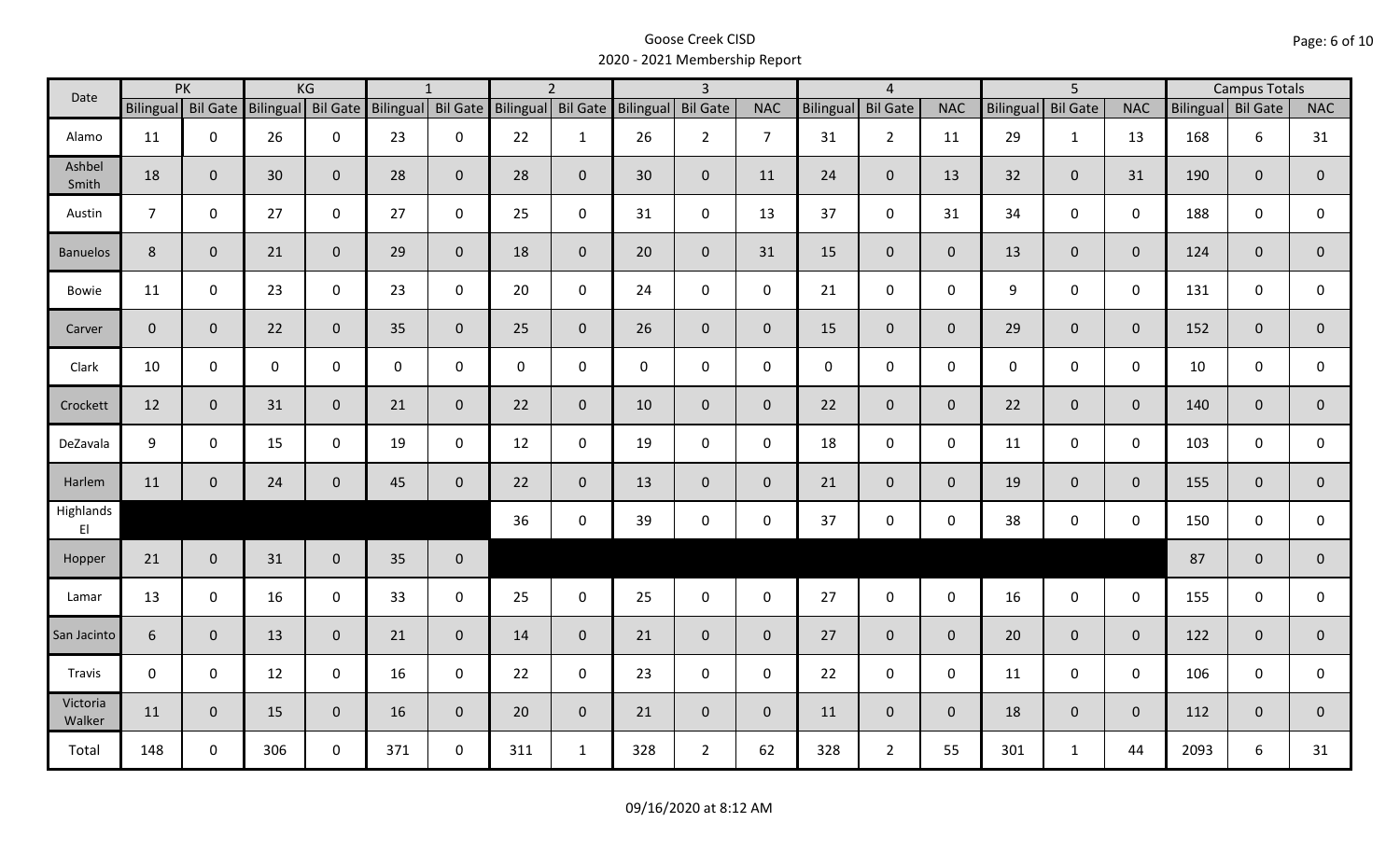| Date                | PK             |                     | KG                  |                 | $\overline{1}$  |                 | $\overline{2}$ |                 |                | $\overline{3}$  |                | $\overline{4}$  |                | $\overline{5}$  |             | <b>Campus Totals</b> |
|---------------------|----------------|---------------------|---------------------|-----------------|-----------------|-----------------|----------------|-----------------|----------------|-----------------|----------------|-----------------|----------------|-----------------|-------------|----------------------|
|                     | <b>GATE</b>    | <b>Bil GATE</b>     | <b>GATE</b>         | <b>Bil GATE</b> | <b>GATE</b>     | <b>Bil GATE</b> | <b>GATE</b>    | <b>Bil GATE</b> | <b>GATE</b>    | <b>Bil GATE</b> | <b>GATE</b>    | <b>Bil GATE</b> | <b>GATE</b>    | <b>Bil GATE</b> | <b>GATE</b> | <b>Bil GATE</b>      |
| Alamo               | $\mathbf 0$    | $\mathbf 0$         | $\mathbf 0$         | $\mathbf 0$     | $\mathbf{1}$    | $\mathbf 0$     | 10             | $\mathbf{1}$    | 8              | $2^{\circ}$     | 13             | $\overline{2}$  | 14             | 1               | 46          | 6                    |
| <b>Ashbel Smith</b> | $\mathbf{0}$   | $\mathbf 0$         | $\mathbf 0$         | $\overline{0}$  | $\mathbf{1}$    | $\overline{2}$  | 11             | $\mathbf{0}$    | $\overline{7}$ | $\overline{2}$  | 6              | $2^{\circ}$     | $2^{\circ}$    | $\overline{3}$  | 27          | 9                    |
| Austin              | $\mathbf 0$    | $\mathbf 0$         | $\mathbf 0$         | $\mathbf 0$     | 9               | $\mathbf{1}$    | 16             | $\overline{3}$  | 12             | $\mathbf{3}$    | 29             | $\mathbf{1}$    | 17             | $\mathbf 0$     | 83          | 8                    |
| <b>Banuelos</b>     | $\overline{0}$ | $\mathbf{0}$        | $\mathbf 0$         | $\overline{0}$  | 11              | $\mathbf{1}$    | 16             | $\mathbf{0}$    | 12             | $\overline{4}$  | 17             | $\mathbf{1}$    | 20             | 5               | 76          | 11                   |
| Bowie               | $\mathbf 0$    | $\mathbf 0$         | $\mathsf{O}$        | $\mathbf 0$     | $\mathbf{3}$    | $\mathbf{1}$    | $\overline{4}$ | $\mathbf 0$     | $\mathbf{3}$   | $\mathbf 0$     | 15             | 0               | 9              | $\mathbf 0$     | 34          | $\mathbf{1}$         |
| Carver              | $\overline{0}$ | $\mathbf{0}$        | $\mathbf 0$         | $\mathbf{0}$    | 7 <sup>1</sup>  | $\overline{0}$  | $2^{\circ}$    | $\mathbf{0}$    | $\mathbf{1}$   | $\mathbf{1}$    | $5\phantom{.}$ | $\overline{2}$  | $\overline{4}$ | $\mathbf{1}$    | 19          | $\overline{4}$       |
| Clark               | $\mathbf 0$    | $\mathbf 0$         | $\mathbf 0$         | $\mathbf 0$     | 5               | $\mathbf 0$     | 17             | $\mathbf 0$     | 15             | $\mathbf 0$     | 15             | $\mathbf 0$     | 17             | $\mathbf 0$     | 69          | $\mathsf 0$          |
| Crockett            | $\overline{0}$ | $\mathbf 0$         | $\mathbf 0$         | $\mathbf{0}$    | $\overline{4}$  | $\mathbf{1}$    | 11             | $\overline{4}$  | 5 <sub>1</sub> | $\overline{4}$  | $9\,$          | $\mathbf{1}$    | 18             | $\mathbf{1}$    | 47          | 11                   |
| DeZavala            | $\mathbf 0$    | $\mathbf 0$         | $\pmb{0}$           | $\mathbf 0$     | 5               | $\mathbf{1}$    | 5              | $\mathbf 0$     | $\overline{3}$ | $\mathbf{1}$    | 8              | $\mathbf 0$     | $\,8\,$        | $\mathbf{1}$    | 29          | $\mathsf{3}$         |
| Harlem              | $\overline{0}$ | $\mathsf{O}\xspace$ | $\mathbf 0$         | $\overline{0}$  | $\mathbf{3}$    | $\mathbf 0$     | $2^{\circ}$    | $\mathbf 0$     | $\overline{7}$ | $2^{\circ}$     | 11             | $2^{\circ}$     | 11             | $\mathbf 0$     | 34          | $\sqrt{4}$           |
| Highlands El        |                |                     |                     |                 |                 |                 | 11             | $\mathbf{1}$    | 12             | $\mathbf 0$     | 16             | 0               | 13             | $\mathbf 0$     | 52          | $\mathbf{1}$         |
| Hopper              | $\overline{0}$ | $\overline{0}$      | $\mathbf 0$         | $\overline{0}$  | $5\phantom{.0}$ | $\mathbf 0$     |                |                 |                |                 |                |                 |                |                 | 5           | $\pmb{0}$            |
| Lamar               | $\mathbf 0$    | $\mathbf 0$         | $\mathsf{O}\xspace$ | $\mathbf 0$     | $\overline{4}$  | $\mathbf 0$     | 3              | $\mathbf{1}$    | $\overline{4}$ | $\overline{4}$  | $\overline{3}$ | $2^{\circ}$     | 5 <sup>5</sup> | $\mathbf 0$     | 19          | $\overline{7}$       |
| San Jacinto         | $\mathbf 0$    | $\mathbf{0}$        | $\mathbf 0$         | $\overline{0}$  | $\pmb{0}$       | $\mathbf{1}$    | $\overline{2}$ | $\overline{2}$  | $\overline{4}$ | $\overline{3}$  | $\overline{2}$ | $\mathbf{1}$    | $\mathbf{3}$   | $\mathbf{1}$    | 11          | $\,8\,$              |
| Travis              | $\mathbf 0$    | $\mathbf 0$         | $\mathsf 0$         | $\mathbf 0$     | 5               | $\mathbf 0$     | $\overline{7}$ | $\mathbf 0$     | 12             | $\mathbf{1}$    | 13             | $\mathbf{1}$    | 17             | $\mathbf{1}$    | 54          | $\mathsf{3}$         |
| Victoria<br>Walker  | $\overline{0}$ | $\overline{0}$      | $\mathbf 0$         | $\overline{0}$  | $\overline{4}$  | $\overline{2}$  | 12             | $\overline{3}$  | 14             | $\overline{0}$  | 15             | $\overline{0}$  | 17             | $\overline{0}$  | 62          | 5                    |
| Total               | $\mathbf 0$    | $\mathbf 0$         | $\mathsf{O}$        | $\mathbf 0$     | 67              | 10              | 129            | 15              | 119            | 27              | 177            | 15              | 175            | 14              | 667         | 81                   |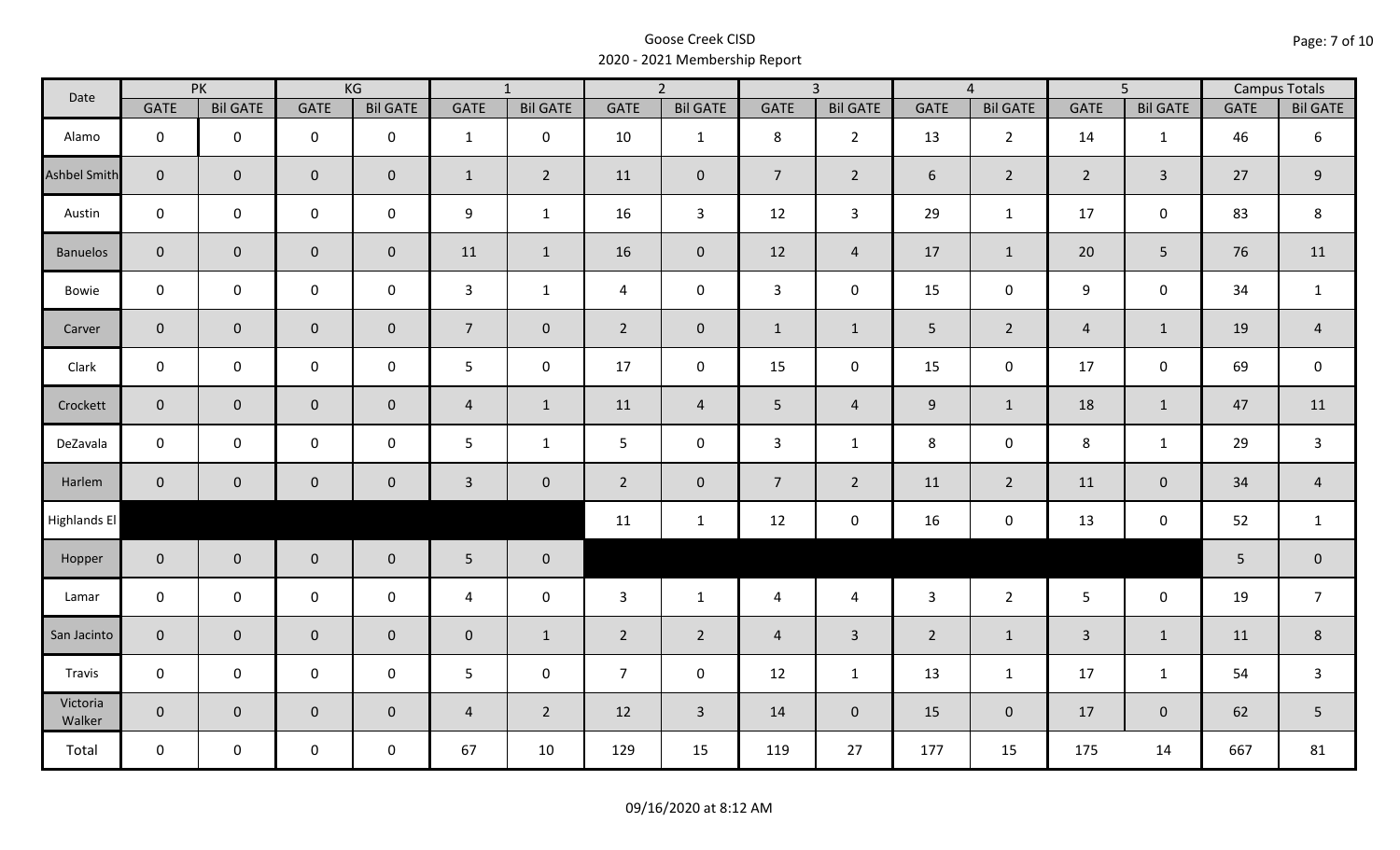|                     | Speech Only     | Inclusion       | Resource <21%  | Resource<br>21-50% | Self-Cont<br>50-60% | Self-Cont<br>$>60\%$ | <b>EC SpEd Program</b> | Homebound      |
|---------------------|-----------------|-----------------|----------------|--------------------|---------------------|----------------------|------------------------|----------------|
|                     | $\mathbf 0$     | 40              | 41             | 42                 | 43                  | 44                   | 45                     | $\mathbf{1}$   |
| Alamo               | 10              | $\overline{7}$  | 20             | $\overline{3}$     | $\mathbf{1}$        | 15                   | $\pmb{0}$              | $\mathbf 0$    |
| Ashbel Smith        | 20              | 6               | 10             | $10\,$             | $\mathbf{1}$        | 14                   | 18                     | 0              |
| Austin              | 31              | $6\phantom{1}6$ | 44             | $\mathbf{1}$       | $\mathbf{1}$        | $\overline{9}$       | $\pmb{0}$              | $\overline{0}$ |
| <b>Banuelos</b>     | 35              | 5               | 26             | $\,8\,$            | $\pmb{0}$           | 6                    | $\overline{a}$         | 0              |
| <b>Bowie</b>        | 22              | 12              | 33             | $\boldsymbol{6}$   | $1\,$               | 17                   | 11                     | $\overline{2}$ |
| Carver              | 24              | 6               | 22             | $\overline{2}$     | $\mathbf{1}$        | $\boldsymbol{9}$     | 5                      | $\mathbf{1}$   |
| Clark               | 33              | $\overline{4}$  | 24             | $\overline{3}$     | $\overline{3}$      | 20                   | 5                      | $1\,$          |
| Crockett            | 30              | 16              | 10             | $\mathbf{1}$       | $\pmb{0}$           | 8                    | 3                      | 0              |
| DeZavala            | 19              | 15              | 17             | $\sqrt{4}$         | $\pmb{0}$           | $\overline{2}$       | $\pmb{0}$              | $\overline{0}$ |
| Harlem              | 22              | $\overline{4}$  | 34             | $\mathbf 1$        | $\pmb{0}$           | 13                   | 12                     | 0              |
| <b>Highlands El</b> | 20              | 20              | 36             | $\,$ 8 $\,$        | $\pmb{0}$           | 12                   | $1\,$                  | $\overline{0}$ |
| Hopper              | 15              | 6               | $\overline{3}$ | $\overline{2}$     | $\mathbf{1}$        | $\overline{3}$       | $\overline{a}$         | 0              |
| Lamar               | 14              | 5               | 20             | $\overline{2}$     | $\pmb{0}$           | 16                   | $\pmb{0}$              | $\mathbf 0$    |
| San Jacinto         | 12              | $\overline{2}$  | 20             | $\mathbf{1}$       | $\pmb{0}$           | $\pmb{0}$            | $\mathbf 0$            | 0              |
| Travis              | 28              | 5               | 19             | $6\,$              | $\pmb{0}$           | $\sqrt{6}$           | $\overline{7}$         | $\mathbf 0$    |
| Victoria Walker     | 51              | 8               | 11             | 5                  | $\pmb{0}$           | 21                   | $\pmb{0}$              | 0              |
| <b>BJS</b>          | $6\phantom{1}6$ | 62              | 13             | 16                 | 26                  | $\overline{2}$       | $\pmb{0}$              | $\mathbf{1}$   |
| CBJ                 | 5               | 61              | 14             | 18                 | 18                  | 27                   | $\pmb{0}$              | 0              |
| GJS                 | 5               | 60              | 10             | 22                 | 24                  | 19                   | $\mathbf 0$            | $\mathbf{1}$   |
| HMJ                 | 5               | 48              | 23             | 33                 | $\overline{3}$      | 18                   | $\pmb{0}$              | 0              |
| <b>HJS</b>          | $\overline{3}$  | 40              | 24             | 18                 | 20                  | 24                   | $\pmb{0}$              | 3              |
| <b>REL</b>          | $\mathbf{1}$    | 106             | 44             | 57                 | $\boldsymbol{6}$    | 38                   | $\pmb{0}$              | $\mathbf{1}$   |
| <b>RSS</b>          | $\overline{2}$  | 97              | 29             | 38                 | $\sqrt{6}$          | 51                   | $\pmb{0}$              | $\mathbf{0}$   |
| GCM                 | $\mathsf 0$     | 117             | 33             | 45                 | $\boldsymbol{6}$    | 26                   | $\pmb{0}$              | $\overline{2}$ |
| Impact              | $\mathbf{1}$    | $\overline{7}$  | $\mathbf{0}$   | $\mathbf 0$        | $\pmb{0}$           | $\mathbf 0$          | $\mathbf 0$            | $\overline{0}$ |
| <b>Stuart CTHS</b>  | $\mathsf 0$     | 37              | $\pmb{0}$      | $\pmb{0}$          | $\overline{3}$      | $\pmb{0}$            | $\pmb{0}$              | 0              |
| PHC                 | $\mathbf 0$     | 5               | $1\,$          | $\pmb{0}$          | $\pmb{0}$           | $\pmb{0}$            | $\pmb{0}$              | $\pmb{0}$      |
| Point               | $\mathbf 0$     | $\mathbf 0$     | $\mathbf 0$    | $\boldsymbol{0}$   | $\pmb{0}$           | $\mathbf 0$          | $\mathbf 0$            | 0              |
| Elementary          | 386             | 127             | 349            | 63                 | $9\,$               | 171                  | 70                     | $\overline{4}$ |
| Secondary           | 28              | 640             | 191            | 247                | 112                 | 205                  | $\mathbf 0$            | 8              |
| <b>District</b>     | 414             | 767             | 540            | 310                | 121                 | 376                  | 70                     | 12             |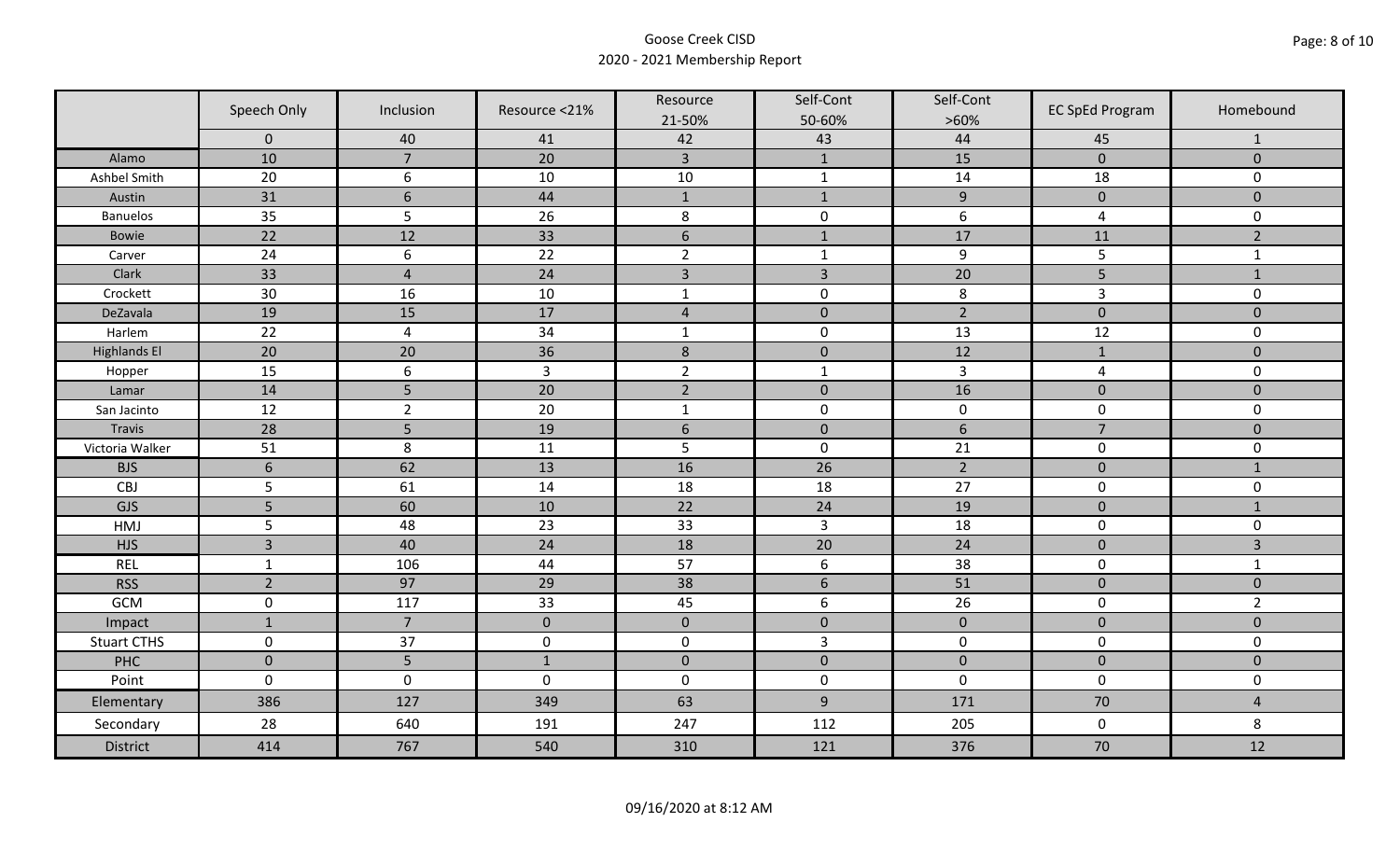|                     | At-Risk | SpEd        | GT             | LEP            | Migrant                 | Econ Dis       | Dyslexia       | 504         |
|---------------------|---------|-------------|----------------|----------------|-------------------------|----------------|----------------|-------------|
| Alamo               | 368     | 56          | 52             | 199            | $\mathbf{1}$            | 33             | 16             | 28          |
| Ashbel Smith        | 378     | 79          | 36             | 232            | $\overline{3}$          | 38             | 6              | 12          |
| Austin              | 378     | 92          | 91             | 222            | 9                       | 36             | 19             | 44          |
| <b>Banuelos</b>     | 381     | 84          | 87             | 168            | $\mathbf 1$             | 43             | 16             | 36          |
| Bowie               | 424     | 106         | 35             | 151            | $\overline{\mathbf{4}}$ | 33             | 9              | 25          |
| Carver              | 326     | 70          | 23             | 175            | $\overline{2}$          | 21             | 11             | 26          |
| Clark               | 276     | 94          | 69             | 56             | $\mathbf 1$             | 26             | 22             | 45          |
| Crockett            | 298     | 69          | 58             | 179            | $\,8\,$                 | 15             | 18             | 30          |
| DeZavala            | 333     | 59          | 32             | 139            | $\mathbf 0$             | 25             | 9              | 23          |
| Harlem              | 375     | 86          | 38             | 172            | $\overline{4}$          | 20             | 14             | 28          |
| <b>Highlands El</b> | 342     | 98          | 53             | 175            | $\mathsf{O}\xspace$     | 26             | 32             | 75          |
| Hopper              | 203     | 34          | 5 <sub>5</sub> | 109            | $\mathbf 0$             | 51             | $\overline{4}$ | 17          |
| Lamar               | 428     | 58          | 26             | 183            | $\overline{\mathbf{4}}$ | 17             | 25             | 37          |
| San Jacinto         | 233     | 35          | 19             | 147            | $\mathbf 0$             | 26             | 10             | 21          |
| Travis              | 389     | $71$        | 57             | 141            | $\overline{2}$          | 36             | 14             | 29          |
| Victoria Walker     | 351     | 96          | 67             | 171            | $\overline{3}$          | 25             | 21             | 39          |
| <b>BJS</b>          | 488     | 130         | 68             | 180            | 5                       | 28             | 66             | 108         |
| CBJ                 | 517     | 144         | 107            | 149            | $\overline{4}$          | 24             | 48             | 101         |
| GJS                 | 502     | 143         | 134            | 129            | $\overline{7}$          | 32             | 78             | 132         |
| <b>HMJ</b>          | 599     | 133         | 63             | 240            | 11                      | 18             | 68             | 102         |
| <b>HJS</b>          | 529     | 135         | 141            | 146            | 9                       | 33             | 63             | 126         |
| <b>REL</b>          | 845     | 261         | 97             | 254            | 15                      | 39             | 112            | 198         |
| <b>RSS</b>          | 773     | 226         | 217            | 207            | 12                      | 36             | 105            | 230         |
| <b>GCM</b>          | 1114    | 234         | 205            | 198            | 15                      | 37             | 90             | 196         |
| Impact              | 114     | 8           | 73             | 8              | $\overline{2}$          | $6\,$          | $\overline{9}$ | 18          |
| <b>Stuart CTHS</b>  | 175     | 40          | 18             | 45             | $\overline{4}$          | 6              | 28             | 52          |
| PHC                 | 61      | 6           | $\mathbf{1}$   | $\overline{3}$ | $\mathbf{1}$            | $\mathbf{1}$   | $\overline{4}$ | 11          |
| Point               | 14      | $2^{\circ}$ | $\mathbf{1}$   | $\overline{3}$ | $\mathbf{0}$            | $\overline{3}$ | $\mathbf 0$    | $\mathbf 0$ |
| Elementary          | 5483    | 1187        | 748            | 2619           | 42                      | 471            | 246            | 515         |
| Secondary           | 5731    | 1462        | 1125           | 1562           | 85                      | 263            | 671            | 1274        |
| District            | 11214   | 2649        | 1873           | 4181           | 127                     | 734            | 917            | 1789        |